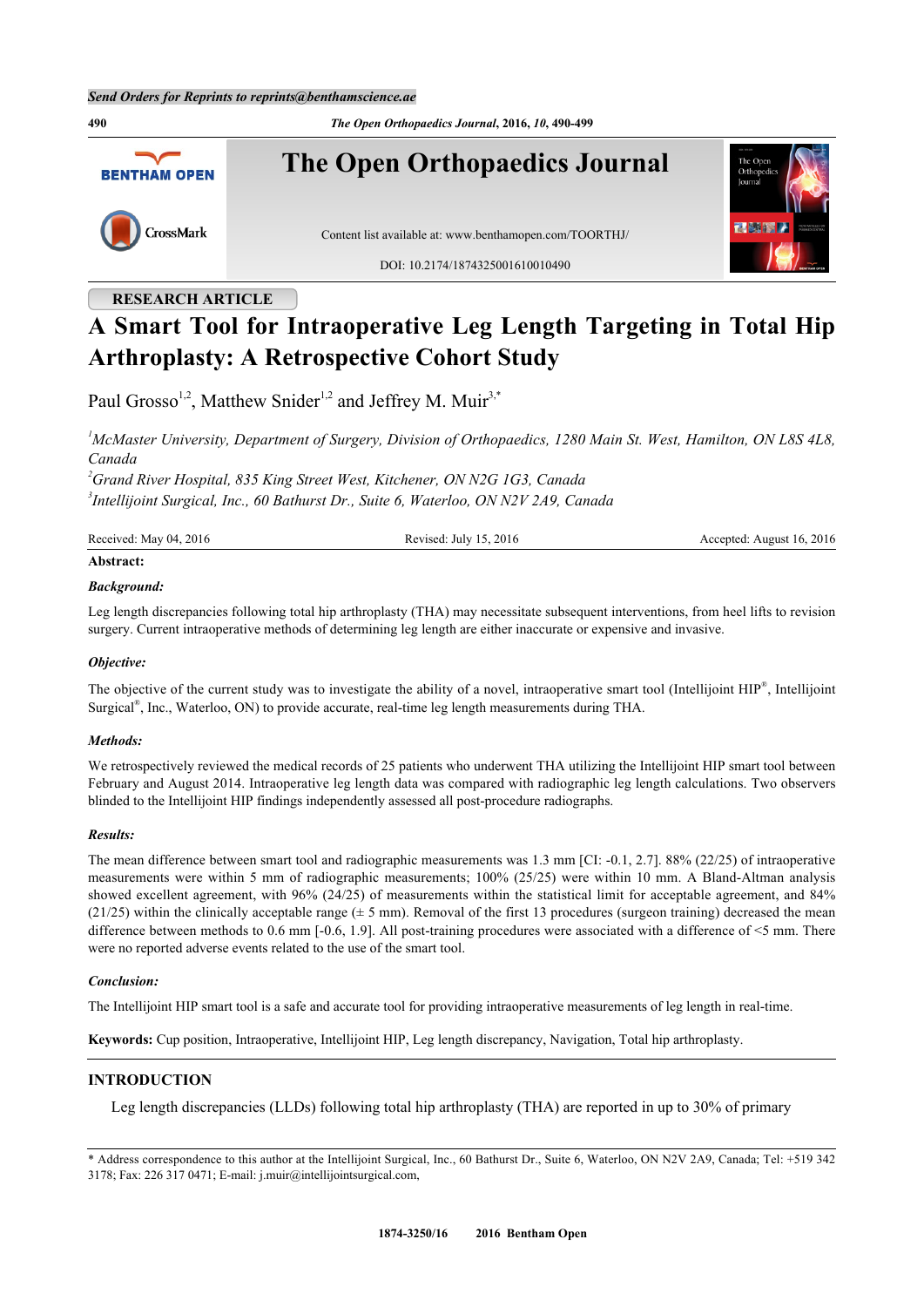procedures [\[1](#page-7-0), [2](#page-7-1)], varying from 3 to 70 mm [[3\]](#page-7-2). Post-THA LLD is associated with sequelae such as gait alteration [\[4](#page-7-3) - [7](#page-7-4)], low back pain [[8\]](#page-7-5), neurological deficits [[9](#page-7-6) - [11\]](#page-8-0) and patient dissatisfaction [\[12](#page-8-1)]. Leg length inequalities often necessitate corrective procedures, ranging from the use of contralateral heel lifts to full revision surgery, and have been associated with an increased risk of medical malpractice litigation[[13,](#page-8-2) [14\]](#page-8-3). The hospital costs related to revision surgery can be substantial, with per-procedure costs reaching \$29,000 in the United States [[15\]](#page-8-4) and £22,000 in Europe [\[16](#page-8-5)].

Surgeons traditionally lack accurate intraoperative data regarding changes in leg length during HTA procedures. Leg length has historically been assessed intraoperatively *via* manual methods, such as mechanical pins, osteotomy or tissue tensioning, methods that are subject to inaccuracies due to flexion contractures and inconsistencies in patient position during the procedure [\[17](#page-8-6), [18\]](#page-8-7). Errors of up to 8 mm have been noted intraoperatively when introducing only 5 degrees of flexion or abduction to the leg [\[19](#page-8-8)].

In an attempt to improve intraoperative accuracy, sophisticated navigation devices have been developed to more accurately track changes in leg length. These devices, modified from their initial applications in neurological surgery [\[20](#page-8-9) - [22\]](#page-8-10), improve accuracy but have several drawbacks. The cumbersome and time-consuming nature of navigation systems can significantly increase surgical time [\[23](#page-8-11), [24\]](#page-8-12) while also increasing the risk of infection [[25](#page-8-13)]. The costs associated with navigation, including capital costs of up to \$250,000 USD, plus software costs and service contracts [[26](#page-8-14) - [28\]](#page-8-15), result in increased per-procedure costs [\[27](#page-8-16), [29\]](#page-8-17) that can be prohibitive [[28\]](#page-8-15). These limitations have contributed to the low rate of use for navigation in THA procedures, currently estimated at only 1-3% [\[30](#page-8-18), [31](#page-8-19)].

To address the shortcomings of the existing technology, a novel miniature navigation tool has been developed to provide real-time, intraoperative data regarding leg length to surgeons. The Intellijoint HIP® smart tool (Intellijoint Surgical<sup>®</sup>, Inc., Waterloo, ON) is an intraoperative guidance tool used to assist orthopaedic surgeons in assessing leg length and offset changes during total hip arthroplasty. With minimal invasiveness and without altering surgical techniques or workflow, the device enables faster decision-making (fewer trial reductions) and minimizes leg length discrepancies. The Intellijoint HIP smart tool has been shown in cadaveric studies (data not published) to match the accuracy of radiographic leg length measurement. The purpose of this study was to investigate the ability of the Intellijoint HIP smart tool to accurately measure leg length intraoperatively, when compared with radiographic measurement, and to document any complications and/or adverse events associated with the device.

### **METHODS**

#### **Study Design**

This study was a retrospective review of patients who underwent total hip arthroplasty, performed by two surgeons (PG, MS), utilizing the Intellijoint HIP smart tool.

#### **Patient Eligibility**

Patients eligible for inclusion in this study underwent a primary total hip arthroplasty procedure between February 2014 and August 2014 at a single community hospital. Specific inclusion criteria included: primary total hip arthroplasty; use of the Intellijoint HIP smart tool; ability to obtain pre and post-operative standing anterior-posterior (AP) radiographs. Patients were deemed ineligible for the study if they fulfilled any of the following criteria: intraoperative removal of the Intellijoint HIP smart tool prior to measurements being taken with trial components which matched the final implant geometry; instability in the native operative hip such that the attending surgeon was unable to reproduce the radiographic position during baseline and follow-up measurements; inability to properly reproduce and/or identify radiographic measurement landmarks on pre and post-surgical radiographs; and, radiographs unable to be properly scaled in pre and post-operative analysis.

#### **Intellijoint HIP Smart Tool**

The Intellijoint HIP smart tool is an intraoperative digital guidance tool, used to assist orthopaedic surgeons in the assessment of leg length and offset changes during total hip arthroplasty (Fig.**1**). The smart tool relies on miniature/optical infrared technology and integrated microelectronics to provide real-time intraoperative tracking of femoral leg length. The system incorporates pelvic and femoral platforms, fixed via bone screws to the ipsilateral iliac crest and greater trochanter, respectively. A camera, magnetically attached to the pelvic platform, and a tracker, magnetically attached to the femoral platform, relay data to laptop-based control software. During use, the workstation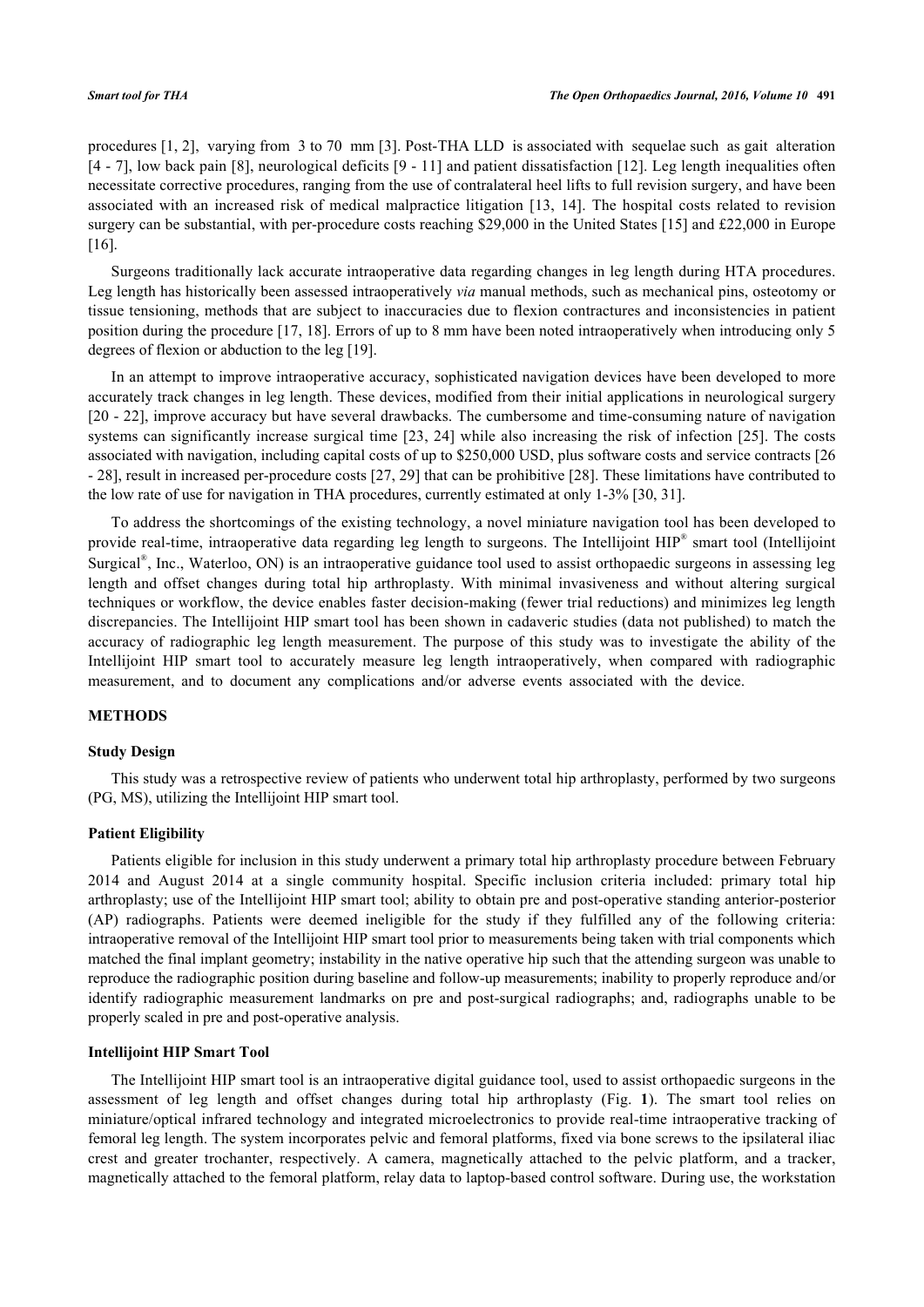<span id="page-2-0"></span>computes the positional relationship between the camera and the tracker and provides this information in real-time on the display.



**Fig. (1).** The Intellijoint HIP surgical smart tool in use. The camera **(A)** is magnetically attached to a pelvic platform **(B)** fixed to the iliac crest. The camera captures movements of the tracker **(C)**, magnetically attached to a femoral platform fixed to the greater trochanter. Data is transferred in real-time to a workstation placed outside of the sterile field. The system is self-contained and portable, requiring no system-specific installation of equipment in the OR.

#### **Surgical Procedure**

Hip arthroplasty was performed using standard posterolateral approach techniques. No alterations to the surgical workflow are required and surgeons are able to integrate the smart tool into their workflow with minimal training. Intraoperatively, the Intellijoint HIP camera is coupled to the pelvis *via* a pelvic platform, which consists of two bone screws and a camera attachment mechanism. The bone screws are attached to the ipsilateral iliac crest or the superior acetabular dome. The tracker is coupled to the femur *via* a femur platform and attached to femur *via* a bone screw within the primary surgical wound.

The principle of operation of the Intellijoint HIP smart tool is as follows:

- 1. Prior to hip dislocation, patient specific leg length and offset measurements of the native hip are captured using the camera and software,
- 2. During trial reduction, a range of motion is conducted and tracker measurements are taken. This step is used to map the patient's hip anatomy, and
- 3. During trialing of the femoral stem, neck and head, measurements of leg length are provided to the surgeon on the display in real-time. Leg length data assist with the selection of correct implant size based on quantitative data and pre-operative planning.

#### **Data Collection and Calculations**

Data regarding final leg length was collected intraoperatively and stored by the Intellijoint HIP software. Patient records were reviewed for relevant patient history and to determine if any complications related to the use of the smart tool were reported. Post-operative radiographs were scaled using the known diameter of the head implant. Pre-operative radiographs were not scaled due to a lack of a suitable scaling object.

Two independent observers trained in radiographic assessment and blinded to the smart tool measurements performed the leg length calculations from the AP radiographs. Each observer was a trained orthopaedic surgeon with experience performing total hip arthroplasty using the posterolateral approach. Changes in leg length were calculated using the perpendicular distance between the inter-teardrop line and the most prominent aspect of the ipsilateral lesser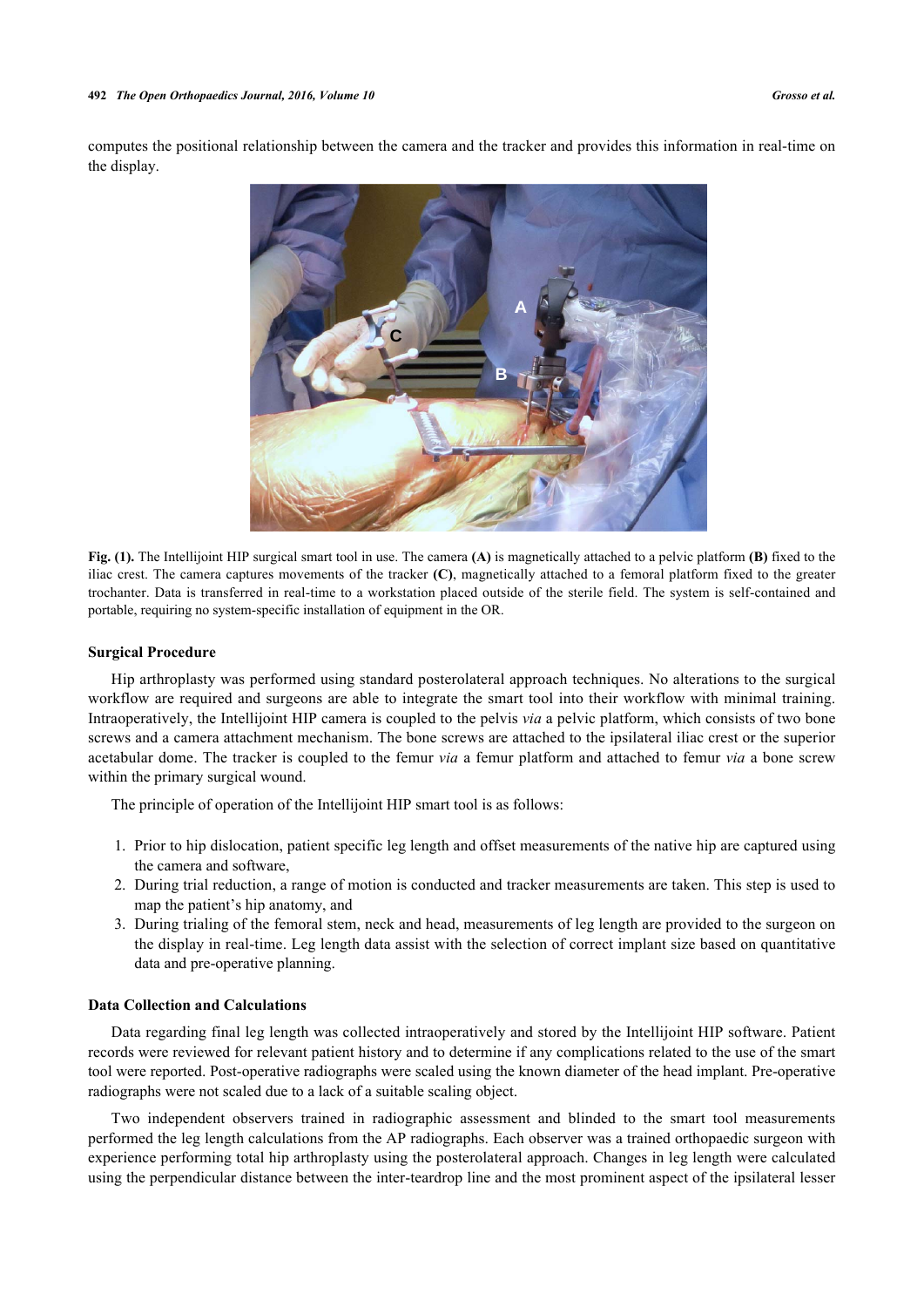trochanter [[32\]](#page-8-20). The difference between the pre-operative and post-operative leg length for each patient was calculated by each observer and then averaged to provide the final leg length change. An established software program (MATLAB, Mathworks, Natick, MA) was used to select radiographic landmarks and scale images. Pre and postoperative radiographs were corrected for abduction in order to minimize the artifact.

#### **Statistical Analysis**

Alpha was set *a priori* at 0.05 for all statistical comparisons. Means were compared using independent samples ttests and/or single-factor ANOVA. All mean values are presented as mean [95% confidence interval] or mean (standard deviation). Intra-observer validity was assessed via the intraclass correlation (ICC) [[33](#page-9-0)]. An independent statistician uninvolved in the radiographic analysis or surgical procedures completed the statistical analysis.

Comparisons between radiographic and smart tool measurements of leg length were made using both Pearson's *r* and the Bland-Altman technique[[34](#page-9-1), [35\]](#page-9-2). The Bland-Altman analysis provides a validated method for evaluating agreement between two methods of measurement when neither method is considered the "gold standard". It is designed to determine the level of agreement between two methods of measuring a clinical outcome. The resulting Bland-Altman plot allows for determination of bias between mean differences of two methods of measurement and creates an agreement interval (the "statistical limit"), within which 95% of the difference of one method, as compared with a second method, falls [[36\]](#page-9-3). A limit for clinically relevant leg length discrepancy (the "clinical limit") was also included in the Bland-Altman plots. For the purposes of this analysis, this limit was set at  $\pm$ 5 mm to reflect the current clinical expectation [[18,](#page-8-7) [37\]](#page-9-4).

#### **RESULTS**

#### **Patient Population**

From an initial cohort of 31 potentially eligible patients, 25 were eligible for inclusion in this study. Of the six patients excluded from the study, 3 did not have reproducible landmarks on radiographs, 2 patients had poor bone quality that precluded the use of the Intellijoint HIP smart tool and 1 patient did not return for post-operative radiographs.

The mean age of included patients was 64.3 years (SD: 11.3, range: 44-85). Females comprised 50% (11/22 recorded) of patients. Mean body mass index (BMI) was 31.5 (SD: 7.2, range: 23.4-42.8). Mean procedural time was 76.2 mins (SD: 12.3, range: 59-98 mins). Demographic data are summarized in Table **[I](#page-3-0)**.

#### <span id="page-3-0"></span>**Table I. Summary of demographic data.**

| <b>Item</b>                         | <b>Result</b> |
|-------------------------------------|---------------|
| <b>Patient demographics</b>         |               |
| Age, years (mean (SD))              | 64.3(11.3)    |
| BMI (mean, (SD))                    | 31.5(7.2)     |
| Female, $n/N^1$ (%)                 | 11/22(50)     |
| Male, $n/N$ $(\%)$                  | 11/22(50)     |
| Surgery type, n/N (%)               |               |
| Primary                             | 24/25(96)     |
| Revision                            | 1/25(4)       |
| Surgery location, $n/N$ (%)         |               |
| Left                                | 11/25(44)     |
| Right                               | 14/25(56)     |
| Indication, $n/N^2$ (%)             |               |
| Osteoarthritis                      | 21/23(91)     |
| Avascular necrosis                  | 1/23(4.5)     |
| Post-traumatic arthritis            | 1/23(4.5)     |
| Procedural time, minutes (mean, SD) | 76.2(12.3)    |

1. Gender not available for 3 patients.

2. Indication not available for 2 patients.

There was strong inter-rater agreement regarding leg length measurements calculated from radiographs (ICC: 0.83).

### **Leg Length Measurement**

The mean difference between radiographic measurement and smart tool assessment of leg length was 1.3 mm [95%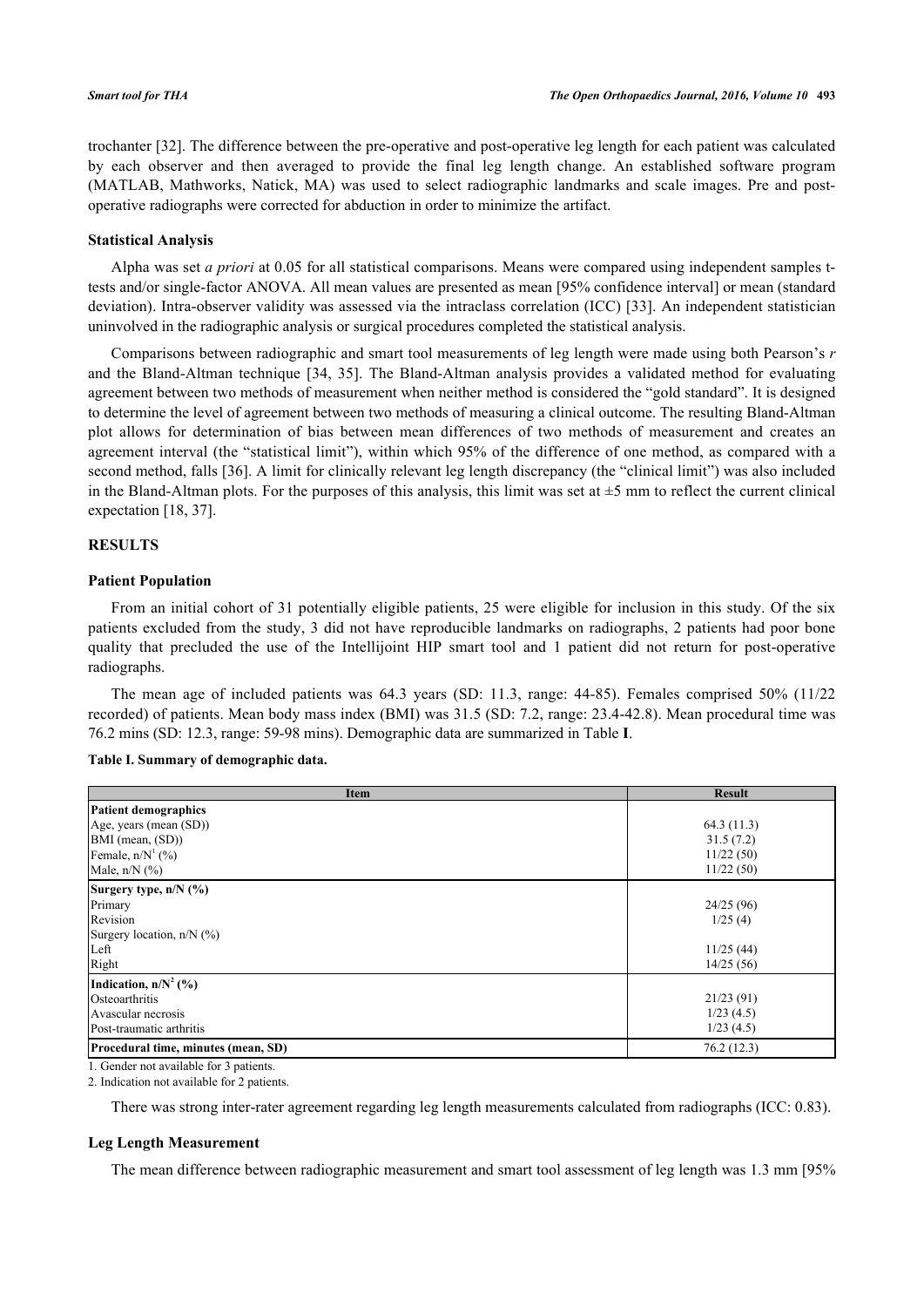<span id="page-4-0"></span>CI: -0.1 to 2.7]. A strong positive correlation was noted between leg length measurements calculated intraoperatively with the smart tool and radiographically  $(r=0.76)$  (Fig. [2A](#page-4-0)). There was no statistically significant difference between the mean leg length measurements as determined by radiographic and smart tool measurements (radiograph: 6.4 mm [4.3, 8.5] *vs*. smart tool: 7.7 mm [5.8, 9.6], *p*=0.41). The smart tool leg length measurement was within 5 mm of the radiographic measurement in 22/25 (88%) cases and within 10 mm of the radiographic measurement in 25/25 (100%) of cases.



**Fig. (2).** Correlation between leg length differential measured intraoperatively by the Intellijoint HIP smart tool *versus* pre- and postoperative radiographs. With the entire cohort included in the analysis, there was a strong correlation (*r*=0.76) between radiographic and smart tool measurements (**A**). A sensitivity analysis excluding patients who were part of the surgeons' training demonstrated a slightly improved correlation (*r*=0.82) (**B**).

Placement of the pelvic platform varied within the cohort, due to the learning curve associated with the surgeons' use of the smart tool. The initial 12 cases were performed with the platform fixed to the supra-acetabular region; the subsequent 13 were performed with the platform attached to the iliac crest. A *post-hoc* sensitivity analysis indicated that with the platform fixed to the iliac crest, the mean difference between the smart tool measurements and the radiographic measurements decreased to 0.6 mm (-0.6, 1.9) and the correlation between measurements improved to 0.82 (Fig. **[2B](#page-4-0)**). With the pelvic platform fixed to the iliac crest, 100% (13/13) of leg length differences were less than 5 mm.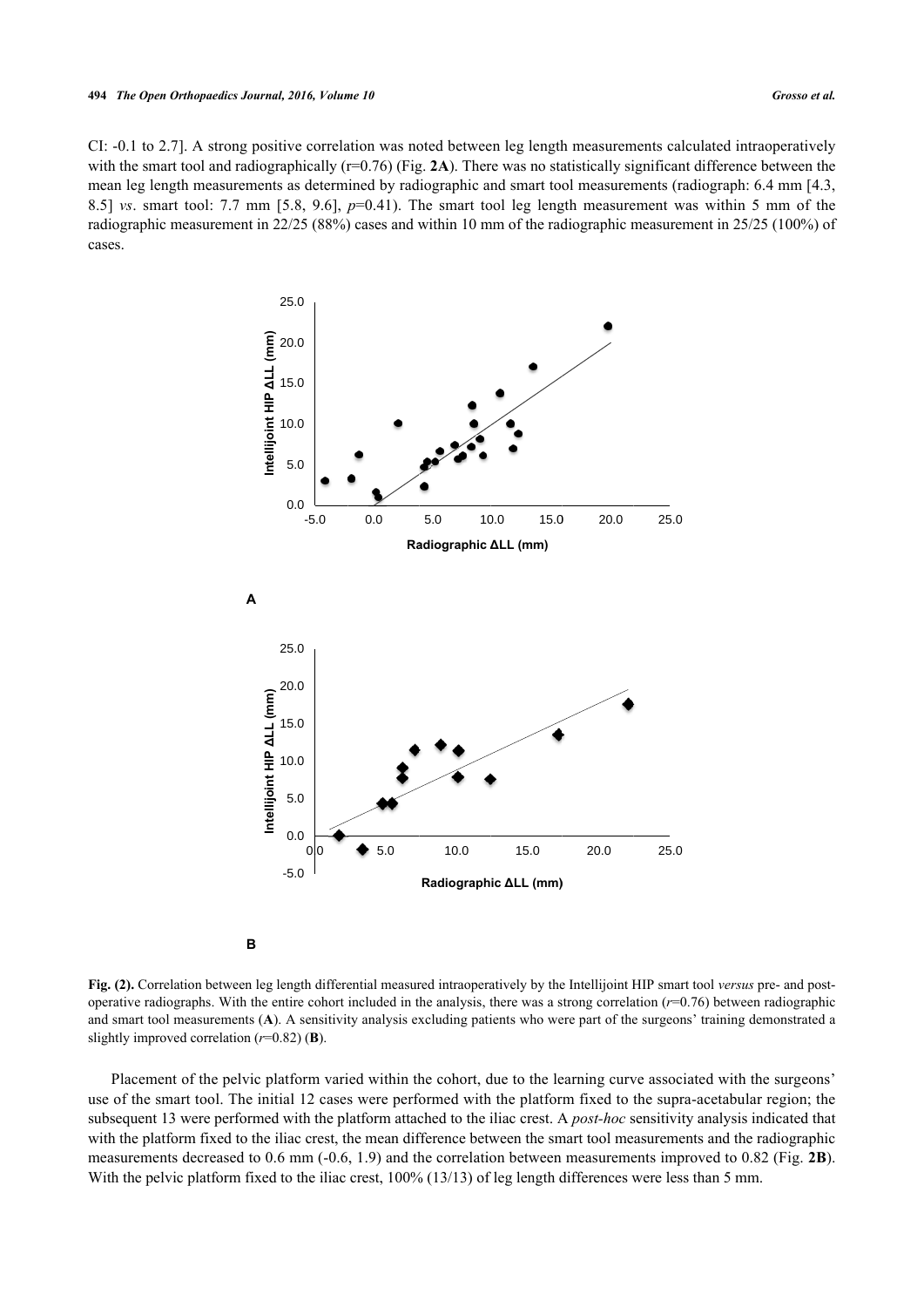<span id="page-5-0"></span>A Bland-Altman analysis of the radiographic and smart tool methods of measuring leg length demonstrated excellent agreement. When all 25 eligible patients were included in the analysis, 96% (24/25) of measurements fell within the statistical limits of acceptability, while 84% (21/25) of measurements fell within the clinically acceptable range of  $\pm$ 5 mm (Fig. **[3A](#page-5-0)**). In patients where the pelvic platform was attached to the iliac crest, 100% (13/13) of measurements fell within both the statistical and clinical limits of acceptability (Fig. **[3B](#page-5-0)**).



**Fig. (3).** Bland-Altman plots demonstrating the agreement between the radiographic (RAD) and smart tool (IJH) methods of leg length measurement. With all eligible patients included, 96% (24/25) of measurements fell within the statistical limit for strong agreement and 84% (21/25) fell within the limits of clinical relevance (**A**). Excluding those patients from the surgeons' training period, 100% (13/13) of patients fell within both the statistical and clinically relevant limits (**B**). *Dotted line*: upper and lower statistical limits; *dashed line*: upper and lower clinical limit; *solid line*: mean leg length discrepancy difference.

#### **DISCUSSION**

Leg length discrepancies following total hip arthroplasty can have significant consequences, substantially impacting patient quality of life and increasing the risk of medical malpractice litigation. Current intraoperative methods of monitoring leg length changes rely on either manual techniques such as tissue tensioning or mechanical outriggers, or advanced surgical navigation systems that, while accurate, are both expensive and cumbersome. The Intellijoint HIP smart tool is an intraoperative guidance tool providing accurate and precise measurements of leg length that was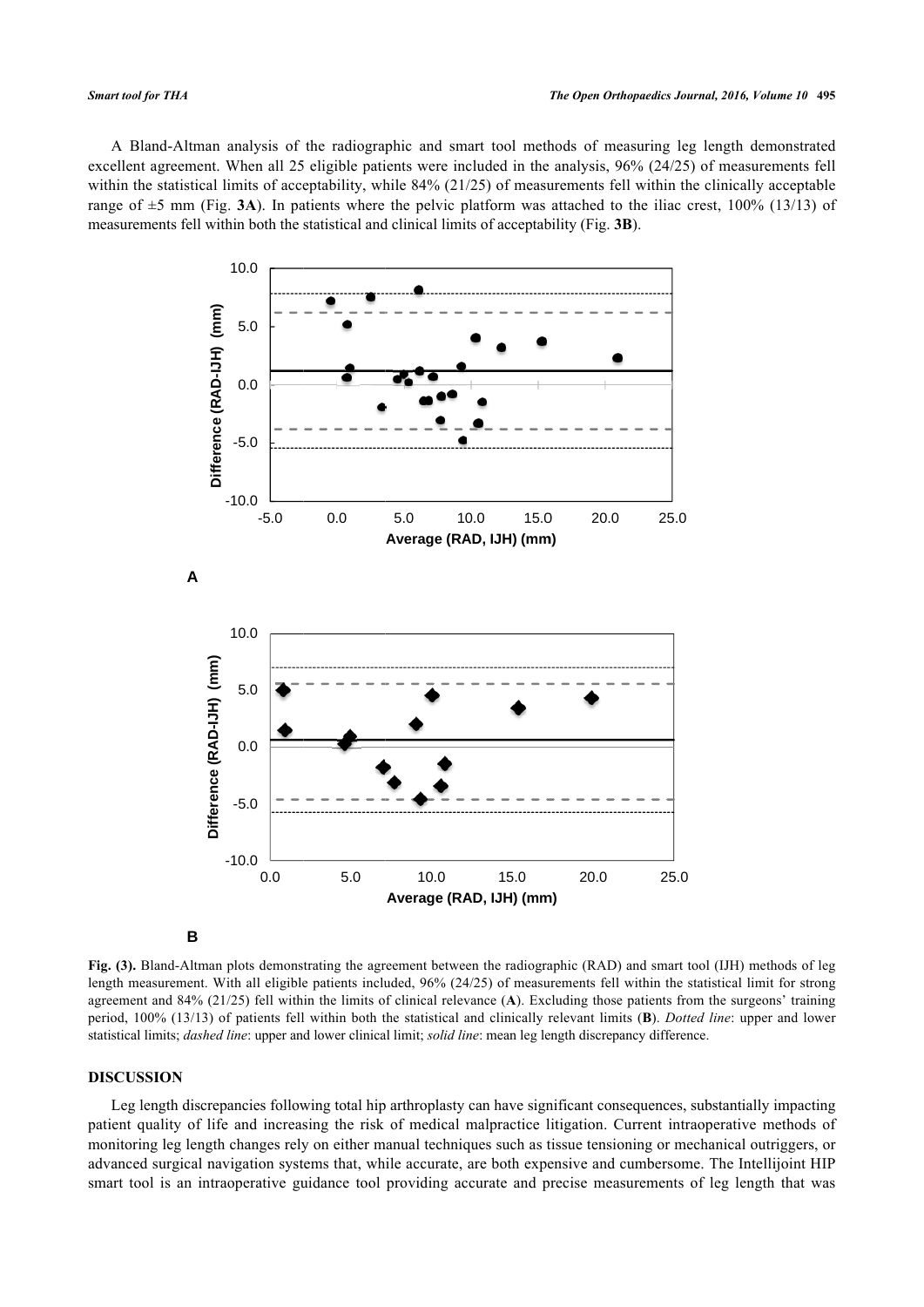recently evaluated in a cohort of 25 patients undergoing total hip arthroplasty. The smart tool successfully provided accurate intraoperative measurements with no device-related or procedure-related adverse events reported.

The gait alterations associated with LLD following THA result in compensatory changes in hip geometry and altered gait biomechanics [\[38](#page-9-5)], leading to low back pain [\[8](#page-7-5)] and potential neurological deficits [[9](#page-7-6) - [11](#page-8-0)], among other consequences. Current manual methods of managing LLD intraoperatively are based on landmarking and crude measurements, and are susceptible to slight variations in patient position during surgery [[18](#page-8-7)]. Femoral abduction as minor as 5 degrees has been noted to induce leg length errors of up to 8 mm [\[19](#page-8-8)]. Additionally, a recent study found that 74% of THA patients with a LLD of greater than 5 mm perceived that difference post-operatively, with the majority of those patients reporting significantly worse pain and Oxford scores, as compared with patients who were unaware of a LLD and/or those with a LLD less than 5 mm [[39\]](#page-9-6).

Pre-operative planning offers an opportunity for careful measurement prior to entering the surgical suite; however, intraoperative measurement remains the preferred method of managing leg length. Even crude intraoperative measurements have been shown to be more successful than pre-operative planning at minimizing LLDs, with one recent study observing that simple ruler measurement of leg length intraoperatively was associated with a smaller LLD  $(2\pm 2)$ mm)than pre-operative planning  $(7\pm 4 \text{ mm})$  [[40\]](#page-9-7). Computer-assisted navigation, while providing improved intraoperative accuracy, requires multiple landmarking steps and significant pre-operative planning. The resulting increase in procedural time [\[23\]](#page-8-11), pre-operative planning time and the cumbersome nature of navigation have limited its use to only 1-3% of orthopaedic procedures [\[30](#page-8-18), [31](#page-8-19)].

The limit for acceptable leg length discrepancy following THA has been suggested at 10 mm [[41](#page-9-8) - [43\]](#page-9-9), although differences of 5 mm represent better accuracy and are generally targeted by surgeons [[18,](#page-8-7) [38\]](#page-9-5). The smart tool utilized in this study provided accurate data regarding pre and post-operative leg length, measuring leg length to within 5 mm of radiographic values in 88% of patients. Importantly these findings were achieved with a device that is no more intrusive or disruptive to the surgical workflow than any of the manual methods traditionally utilized. Indeed, in our study, the average procedure time was 76 minutes, which compares favourably with procedures utilizing mechanical measurement techniques, which range in duration from 73 [[23](#page-8-11), [44](#page-9-10)] to 104 minutes [[45](#page-9-11)]. Conversely, computer-assisted navigation is associated with significant increases in procedural time, reported between 12 [\[46](#page-9-12), [47](#page-9-13)] and 23 added minutes [[23,](#page-8-11) [44](#page-9-10), [45](#page-9-11), [48\]](#page-9-14).

Increased surgical time is associated with increased cost, and navigation systems are known to increase procedural costs, due to both the capital costs associated with the systems [[26](#page-8-14) - [28\]](#page-8-15) and the per-procedure costs [[27,](#page-8-16) [29\]](#page-8-17). At a cost of between \$500-995 USD per case, and with no initial capital costs, the smart tool offers accuracy rivalling that of navigation systems at a substantially lower cost. The combined improvement in procedural time-add and the lower costs associated with the Intellijoint system suggest that it is a cost-effective option for THA. Robust cost-effectiveness studies are necessary to evaluate the potential cost savings associated with this system.

#### **LIMITATIONS**

This study has limitations. The retrospective nature of the study design and the lack of a control group decrease the veracity with which the conclusions can be extrapolated. The retrospective nature of the study also necessitated the use of standard radiographs to measure leg length. As such, no study-specific radiographic protocol was utilized. Also, pelvic radiographs, due to their 2-dimensional nature, are known to be susceptible to errors due to pelvic orientation, magnification, femoral abduction and femoral rotation [[19](#page-8-8), [49](#page-9-15), [50\]](#page-9-16). Additionally, the pre-operative radiographs did not utilize a scaling object in the image. As a result, observers were required to assume that both pre and post-operative radiographs were to the same scale. These difficulties notwithstanding, AP radiographs are part of the standard of care for THA, as is their use for measurement of leg length and offset. The results of this study therefore mirror those of other studies in this field. To minimize the artifact associated with radiographs, future prospective studies will utilize strict radiographic protocols and pre and post-surgical scaling objects to minimize such errors.

#### **CONCLUSION**

The Intellijoint HIP smart tool accurately measured leg length intraoperatively, without significantly altering surgical workflow, increasing procedure time or requiring large capital investments prior to its use. This novel technology represents a safe and effective method of providing real-time data to surgeons and minimizing the effects of leg length discrepancies following total hip arthroplasty. Future studies will compare the smart tool prospectively to current intraoperative methods and will include robust investigations into the cost-effectiveness of the smart tool, in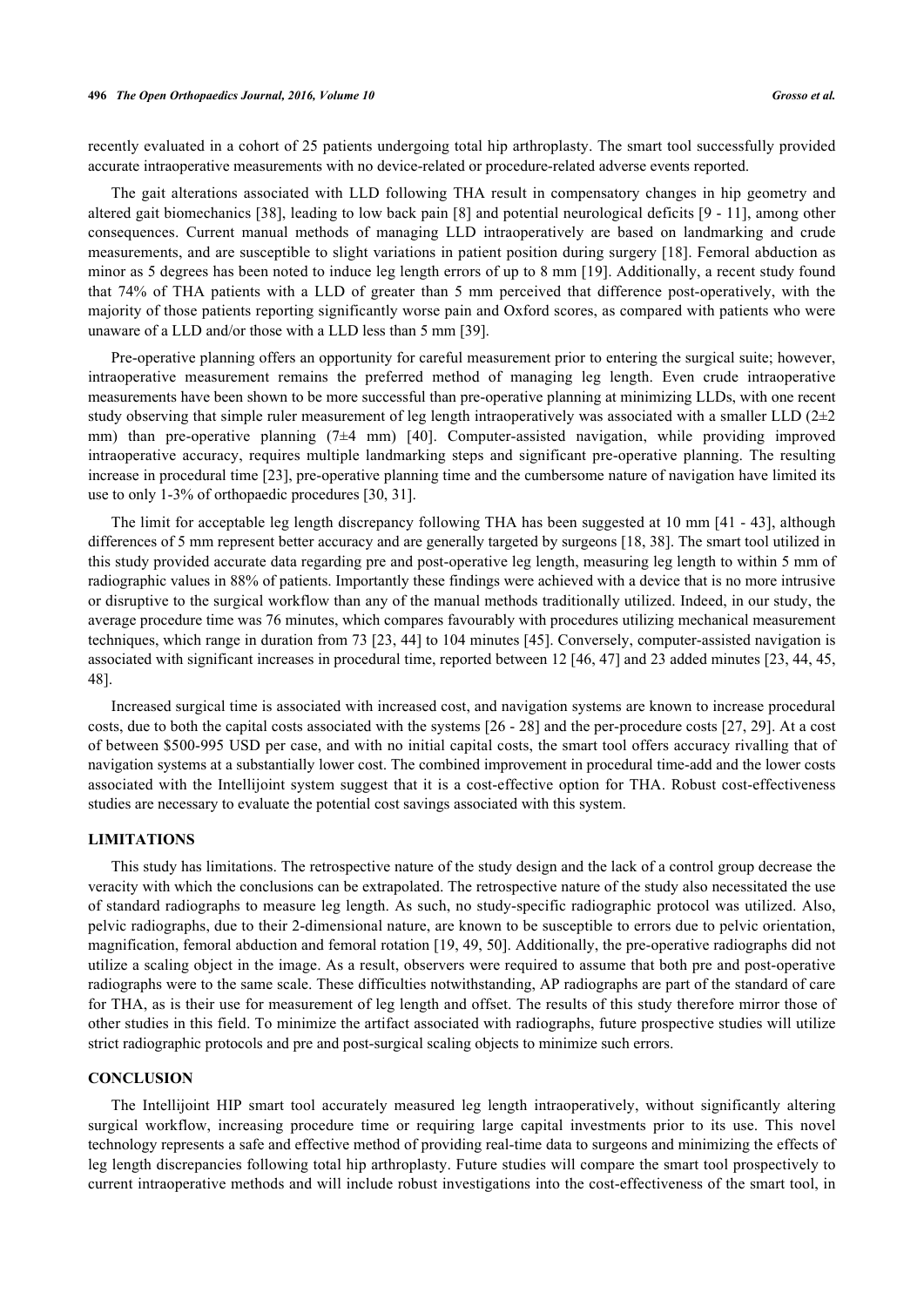comparison to current manual and navigation methods.

# **LIST OF ABBREVIATIONS**

| ALL.         | =   | change in leg length     |
|--------------|-----|--------------------------|
| <b>ANOVA</b> | =   | analysis of variance     |
| AP           | =   | anterior-posterior       |
| BMI          | $=$ | body mass index          |
| CI           | =   | confidence interval      |
| ICC          | =   | intraclass correlation   |
| IJH          | =   | Intellijoint HIP         |
| LLD          | =   | leg length discrepancy   |
| <b>OR</b>    | $=$ | operating room           |
| <b>RAD</b>   | =   | radiographic measurement |
| <b>SD</b>    | =   | standard deviation       |
| <b>THA</b>   | =   | total hip arthroplasty   |
| USD          | $=$ | United States dollar     |
|              |     |                          |

# **DISCLOSURES**

Drs. Grosso and Snider are paid consultants for Intellijoint Surgical. Dr. Grosso is an investor in Intellijoint Surgical. Dr. Muir is an employee of Intellijoint Surgical.

# **CONFLICT OF INTEREST**

The authors confirm that this article content has no conflict of interest.

#### **ACKNOWLEDGEMENTS**

Declared none.

### **REFERENCE**

- <span id="page-7-0"></span>[1] Wylde V, Whitehouse SL, Taylor AH, Pattison GT, Bannister GC, Blom AW. Prevalence and functional impact of patient-perceived leg length discrepancy after hip replacement. Int Orthop 2009; 33(4): 905-9. [\[http://dx.doi.org/10.1007/s00264-008-0563-6\]](http://dx.doi.org/10.1007/s00264-008-0563-6) [PMID: [18437379](http://www.ncbi.nlm.nih.gov/pubmed/18437379)]
- <span id="page-7-1"></span>[2] Ranawat CS, Rodriguez JA. Functional leg-length inequality following total hip arthroplasty. J Arthroplasty 1997; 12(4): 359-64. [\[http://dx.doi.org/10.1016/S0883-5403\(97\)90190-X\]](http://dx.doi.org/10.1016/S0883-5403(97)90190-X) [PMID: [9195310](http://www.ncbi.nlm.nih.gov/pubmed/9195310)]
- <span id="page-7-2"></span>[3] Sathappan SS, Ginat D, Patel V, Walsh M, Jaffe WL, Di Cesare PE. Effect of anesthesia type on limb length discrepancy after total hip arthroplasty. J Arthroplasty 2008; 23(2): 203-9. [\[http://dx.doi.org/10.1016/j.arth.2007.01.022](http://dx.doi.org/10.1016/j.arth.2007.01.022)] [PMID: [18280413](http://www.ncbi.nlm.nih.gov/pubmed/18280413)]
- <span id="page-7-3"></span>[4] Tanaka R, Shigematsu M, Motooka T, Mawatari M, Hotokebuchi T. Factors influencing the improvement of gait ability after total hip arthroplasty. J Arthroplasty 2010; 25(6): 982-5. [\[http://dx.doi.org/10.1016/j.arth.2009.06.009](http://dx.doi.org/10.1016/j.arth.2009.06.009)] [PMID: [19646844](http://www.ncbi.nlm.nih.gov/pubmed/19646844)]
- [5] Robb C, Harris R, O'Dwyer K, Aslam N. Radiographic assessment of biomechanical parameters following hip resurfacing and cemented total hip arthroplasty. Hip Int 2009; 19(3): 251-6. [PMID: [19891051\]](http://www.ncbi.nlm.nih.gov/pubmed/19891051)
- [6] Foucher KC, Hurwitz DE, Wimmer MA. Relative importance of gait *vs*. joint positioning on hip contact forces after total hip replacement. J Ortho Res 2009; 27(12): 1576-82.
- <span id="page-7-4"></span>[7] Rösler J, Perka C. The effect of anatomical positional relationships on kinetic parameters after total hip replacement. Int Orthop 2000; 24(1): 23-7.

[\[http://dx.doi.org/10.1007/s002640050006\]](http://dx.doi.org/10.1007/s002640050006) [PMID: [10774857](http://www.ncbi.nlm.nih.gov/pubmed/10774857)]

- <span id="page-7-5"></span>[8] Mihalko WM, Phillips MJ, Krackow KA. Acute sciatic and femoral neuritis following total hip arthroplasty. A case report. J Bone Joint Surg Am 2001; 2000; 83-a(4): 589-92.
- <span id="page-7-6"></span>[9] Butt AJ, McCarthy T, Kelly IP, Glynn T, McCoy G. Sciatic nerve palsy secondary to postoperative haematoma in primary total hip replacement. J Bone Joint Surg Br 2005; 87(11): 1465-7. [\[http://dx.doi.org/10.1302/0301-620X.87B11.16736\]](http://dx.doi.org/10.1302/0301-620X.87B11.16736) [PMID: [16260659](http://www.ncbi.nlm.nih.gov/pubmed/16260659)]
- [10] Mason WT, Burgess B. M., Villar, R.N. A little too close to the bone?: risk of sciatic nerve palsy after total hip replacement. Hip Int 2000; 10: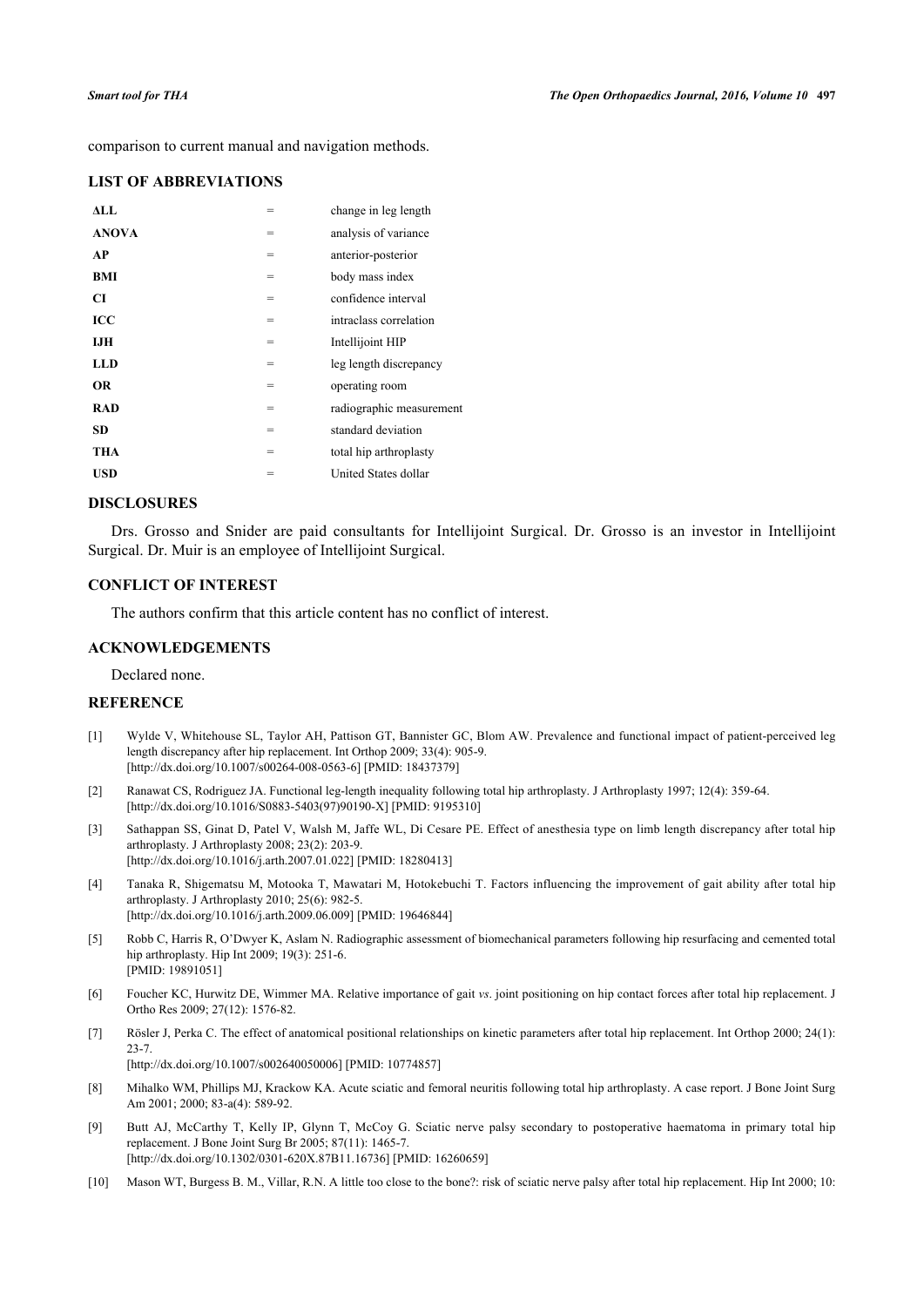166-9.

- <span id="page-8-0"></span>[11] Katsimihas M, Hutchinson J, Heath P, Smith E, Travlos J. Delayed transient sciatic nerve palsy after total hip replacement. J Arthroplasty 2002; 17: 203-7. [\[http://dx.doi.org/10.1054/arth.2002.30775](http://dx.doi.org/10.1054/arth.2002.30775)]
- <span id="page-8-1"></span>[12] Ranawat CS. The pants too short, the leg too long! Orthopedics 1999; 22(9): 845-6. [PMID: [10507342\]](http://www.ncbi.nlm.nih.gov/pubmed/10507342)
- <span id="page-8-2"></span>[13] Danner D, Turner RH. Medical Malpractice in Revision Hip Surgery. In: Bono JV, McCarthy JC, Thornhill TS, Bierbaum BE, Turner RH, Eds. Revision total Hip Arthroplasty. New York: Springer 1999.
- <span id="page-8-3"></span>[14] Upadhyay A, York S, Macaulay W, McGrory B, Robbennolt J, Bal BS. Medical malpractice in hip and knee arthroplasty. J Arthroplasty 2007; 22(6)(Suppl. 2): 2-7.

[\[http://dx.doi.org/10.1016/j.arth.2007.05.003](http://dx.doi.org/10.1016/j.arth.2007.05.003)] [PMID: [17823005](http://www.ncbi.nlm.nih.gov/pubmed/17823005)]

<span id="page-8-4"></span>[15] Crowe JF, Sculco TP, Kahn B. Revision total hip arthroplasty: hospital cost and reimbursement analysis. Clin Orthop Relat Res 2003; (413): 175-82.

[\[http://dx.doi.org/10.1097/01.blo.0000072469.32680.b6](http://dx.doi.org/10.1097/01.blo.0000072469.32680.b6)] [PMID: [12897608\]](http://www.ncbi.nlm.nih.gov/pubmed/12897608)

- <span id="page-8-5"></span>[16] Vanhegan IS, Malik AK, Jayakumar P, Ul Islam S, Haddad FS. A financial analysis of revision hip arthroplasty: the economic burden in relation to the national tariff. J Bone Joint Surg Br 2012; 94(5): 619-23. [\[http://dx.doi.org/10.1302/0301-620X.94B5.27073\]](http://dx.doi.org/10.1302/0301-620X.94B5.27073) [PMID: [22529080](http://www.ncbi.nlm.nih.gov/pubmed/22529080)]
- <span id="page-8-6"></span>[17] Desai AS, Dramis A, Board TN. Leg length discrepancy after total hip arthroplasty: a review of literature. Curr Rev Musculoskelet Med 2013; 6(4): 336-41. [\[http://dx.doi.org/10.1007/s12178-013-9180-0\]](http://dx.doi.org/10.1007/s12178-013-9180-0) [PMID: [23900834](http://www.ncbi.nlm.nih.gov/pubmed/23900834)]
- <span id="page-8-7"></span>[18] Kurtz WB. *In situ* leg length measurement technique in hip arthroplasty. J Arthroplasty 2012; 27(1): 66-73. [\[http://dx.doi.org/10.1016/j.arth.2011.02.003](http://dx.doi.org/10.1016/j.arth.2011.02.003)] [PMID: [21435822](http://www.ncbi.nlm.nih.gov/pubmed/21435822)]
- <span id="page-8-8"></span>[19] Sarin VK, Pratt WR, Bradley GW. Accurate femur repositioning is critical during intraoperative total hip arthroplasty length and offset assessment. J Arthroplasty 2005; 20(7): 887-91. [\[http://dx.doi.org/10.1016/j.arth.2004.07.001](http://dx.doi.org/10.1016/j.arth.2004.07.001)] [PMID: [16230240](http://www.ncbi.nlm.nih.gov/pubmed/16230240)]
- <span id="page-8-9"></span>[20] Mezger U, Jendrewski C, Bartels M. Langenbeck's archives of surgery / Deutsche Gesellschaft fur Chirurgie. Navig Surg 2013; 398(4): 501-14. [\[http://dx.doi.org/10.1007/s00423-013-1059-4\]](http://dx.doi.org/10.1007/s00423-013-1059-4)
- [21] Goradia VK. Computer-assisted and robotic surgery in orthopedics: where we are in 2014. Sports Med Arthrosc Rev 2014; 22(4): 202-5. [\[http://dx.doi.org/10.1097/JSA.0000000000000047](http://dx.doi.org/10.1097/JSA.0000000000000047)] [PMID: [25370874\]](http://www.ncbi.nlm.nih.gov/pubmed/25370874)
- <span id="page-8-10"></span>[22] Mavrogenis AF, Savvidou OD, Mimidis G, *et al.* Computer-assisted navigation in orthopedic surgery. Orthopedics 2013; 36(8): 631-42. [\[http://dx.doi.org/10.3928/01477447-20130724-10](http://dx.doi.org/10.3928/01477447-20130724-10)] [PMID: [23937743\]](http://www.ncbi.nlm.nih.gov/pubmed/23937743)
- <span id="page-8-11"></span>[23] Manzotti A, Cerveri P, De Momi E, Pullen C, Confalonieri N. Does computer-assisted surgery benefit leg length restoration in total hip replacement? Navigation *versus* conventional freehand. Int Orthop 2011; 35(1): 19-24. [\[http://dx.doi.org/10.1007/s00264-009-0903-1\]](http://dx.doi.org/10.1007/s00264-009-0903-1) [PMID: [19904533](http://www.ncbi.nlm.nih.gov/pubmed/19904533)]
- <span id="page-8-12"></span>[24] Loughead JM, McCalden RW. The Role of Computer Navigation in Total Hip Arthroplasty. Hoboken, N.J.: BMJ Publishing Group 2012.
- <span id="page-8-13"></span>[25] Bae DK, Song SJ. Computer assisted navigation in knee arthroplasty. Clin Orthop Surg 2011; 3(4): 259-67. [\[http://dx.doi.org/10.4055/cios.2011.3.4.259\]](http://dx.doi.org/10.4055/cios.2011.3.4.259) [PMID: [22162787](http://www.ncbi.nlm.nih.gov/pubmed/22162787)]
- <span id="page-8-14"></span>[26] Dong H, Buxton M. Early assessment of the likely cost-effectiveness of a new technology: A Markov model with probabilistic sensitivity analysis of computer-assisted total knee replacement. Int J Technol Assess Health Care 2006; 22(2): 191-202. [\[http://dx.doi.org/10.1017/S0266462306051014](http://dx.doi.org/10.1017/S0266462306051014)] [PMID: [16571195\]](http://www.ncbi.nlm.nih.gov/pubmed/16571195)
- <span id="page-8-16"></span>[27] Desai AS, Dramis A, Kendoff D, Board TN. Critical review of the current practice for computer-assisted navigation in total knee replacement surgery: cost-effectiveness and clinical outcome. Curr Rev Musculoskelet Med 2011; 4(1): 11-5. [\[http://dx.doi.org/10.1007/s12178-011-9071-1\]](http://dx.doi.org/10.1007/s12178-011-9071-1) [PMID: [21475560](http://www.ncbi.nlm.nih.gov/pubmed/21475560)]
- <span id="page-8-15"></span>[28] Slover JD, Tosteson AN, Bozic KJ, Rubash HE, Malchau H. Impact of hospital volume on the economic value of computer navigation for total knee replacement. J Bone Joint Surg Am 2008; 90(7): 1492-500. [\[http://dx.doi.org/10.2106/JBJS.G.00888\]](http://dx.doi.org/10.2106/JBJS.G.00888) [PMID: [18594098](http://www.ncbi.nlm.nih.gov/pubmed/18594098)]
- <span id="page-8-17"></span>[29] Novak EJ, Silverstein MD, Bozic KJ. The cost-effectiveness of computer-assisted navigation in total knee arthroplasty. J Bone Joint Surg Am 2007; 89(11): 2389-97. [\[http://dx.doi.org/10.2106/JBJS.F.01109](http://dx.doi.org/10.2106/JBJS.F.01109)] [PMID: [17974880\]](http://www.ncbi.nlm.nih.gov/pubmed/17974880)
- <span id="page-8-18"></span>[30] Jassim SS, Benjamin-Laing H, Douglas SL, Haddad FS. Robotic and navigation systems in orthopaedic surgery: how much do our patients understand? Clin Orthop Surg 2014; 6(4): 462-7. [\[http://dx.doi.org/10.4055/cios.2014.6.4.462\]](http://dx.doi.org/10.4055/cios.2014.6.4.462) [PMID: [25436072](http://www.ncbi.nlm.nih.gov/pubmed/25436072)]
- <span id="page-8-19"></span>[31] Hampstead H. National Joint Registry; c2008-2014. Available from: [http://www.njrcentre.org.uk](http://www.njrcentre.org.uk2014)
- <span id="page-8-20"></span>[32] Meermans G, Malik A, Witt J, Haddad F. Preoperative radiographic assessment of limb-length discrepancy in total hip arthroplasty. Clin Orthop Relat Res 2011; 469(6): 1677-82.